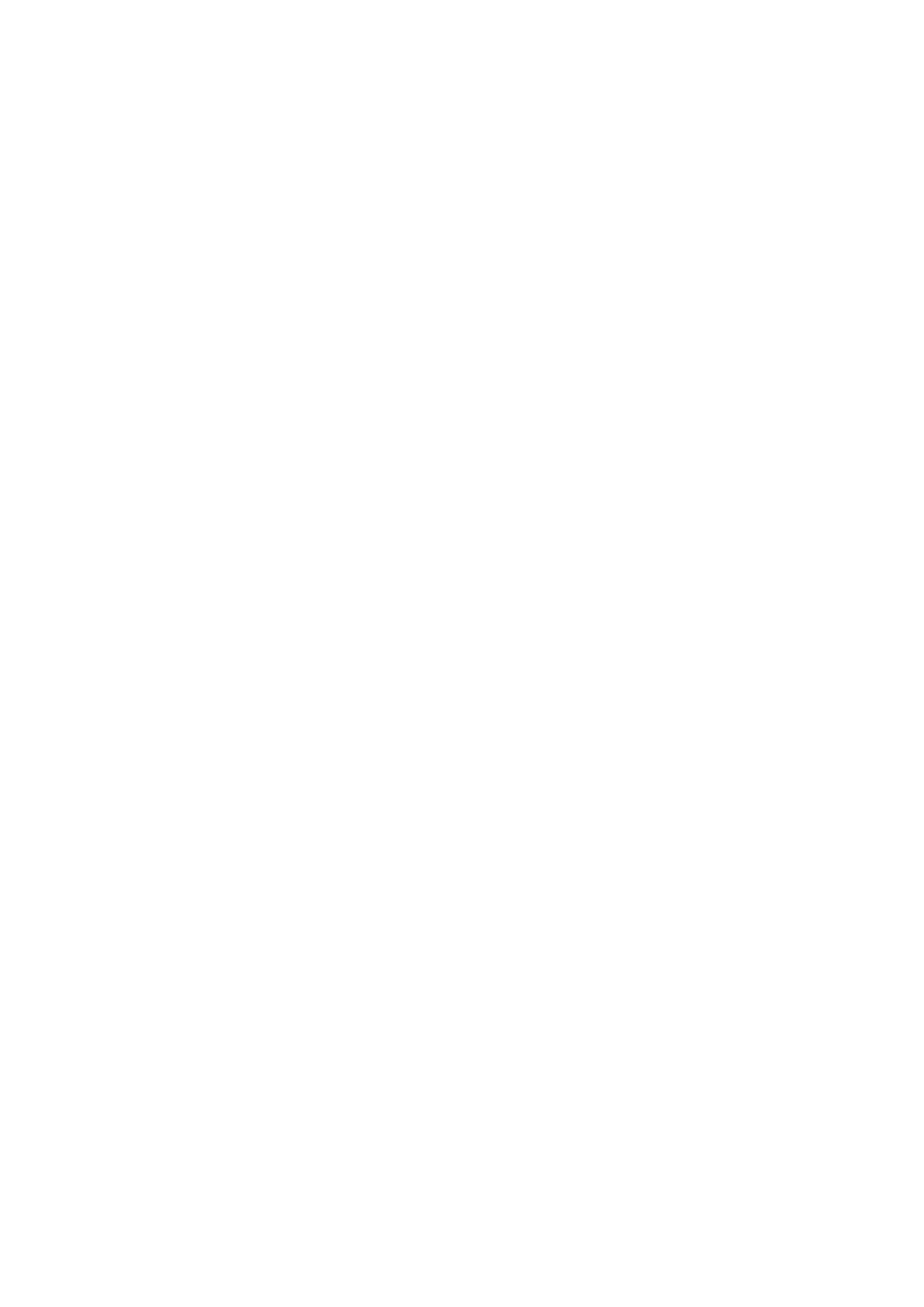# **Contents**

| Acronyms |                                                 | 4              |
|----------|-------------------------------------------------|----------------|
| 1.       | About OPAN                                      | 5              |
| 2.       | About ACT Disability and Carer Advocacy Service | 5              |
| 3.       | Introduction and Scope of Submission            | 6              |
| 4.       | Summary of Key Issues                           | 6              |
| 4.1      | Capacity                                        | 6              |
| 4.2      | <b>Prejudicial Attitudes</b>                    | $\overline{7}$ |
| 4.3      | <b>Financial Abuse</b>                          | 8              |
| 4.4      | <b>Discriminatory Practices</b>                 | 9              |
| 4.5      | <b>Institutional Practices and Policies</b>     | 10             |
| 4.6      | Guardianship                                    | 11             |
| 5.       | <b>Supported Decision Making</b>                | 12             |
| 6.       | A Way Forward                                   | 14             |
| 7.       | Recommendations                                 | 15             |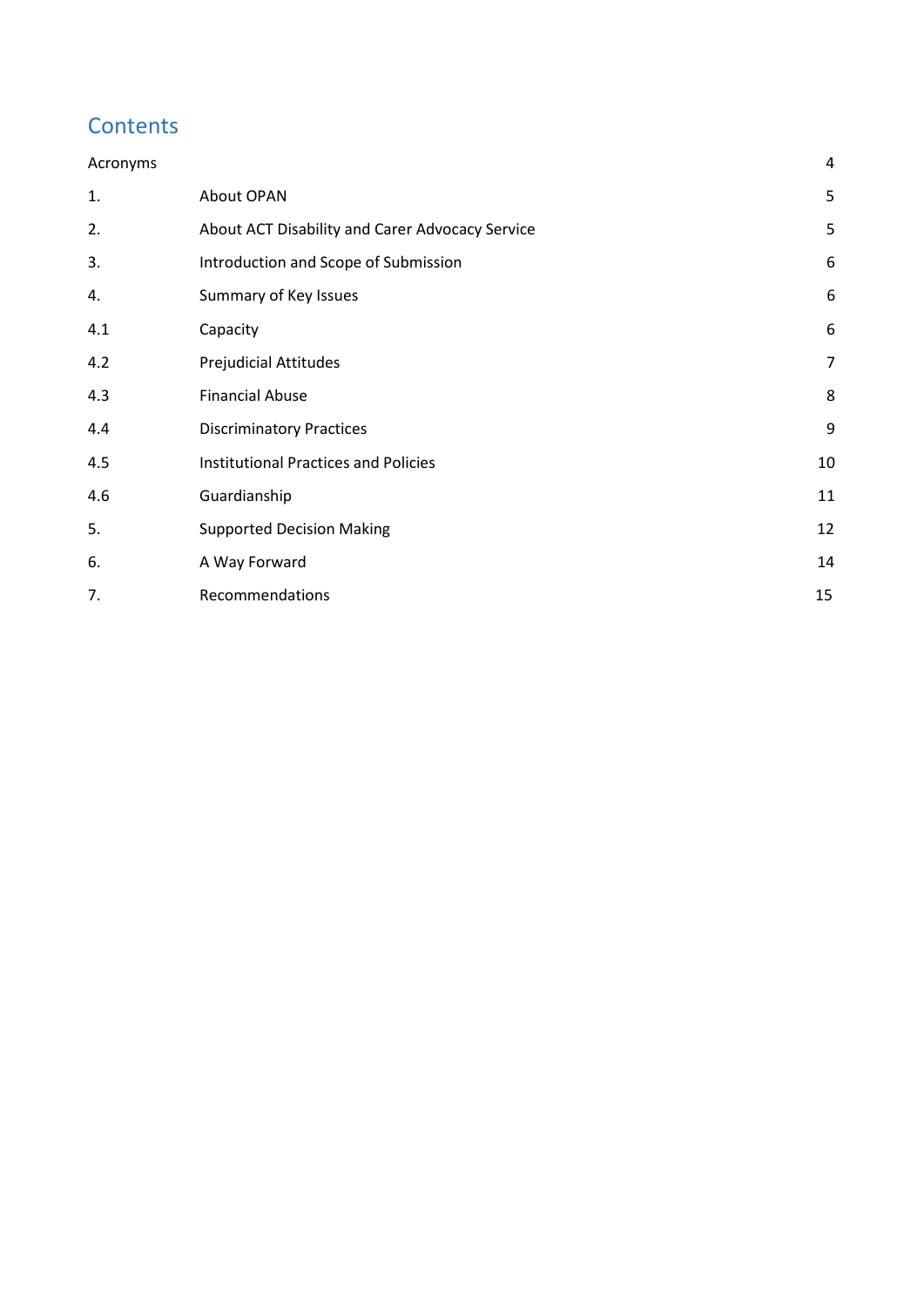# <span id="page-3-0"></span>Acronyms

| <b>ACT</b>    | <b>Australian Capital Territory</b>                   |
|---------------|-------------------------------------------------------|
| <b>ADACAS</b> | ACT Disability Aged and Carer Advocacy Service        |
| <b>CPRD</b>   | Convention on the Rights of Persons with Disabilities |
| <b>EPOA</b>   | <b>Enduring Powers of Attorney</b>                    |
| <b>NACAP</b>  | National Aged Care Advocacy Program                   |
| <b>OPAN</b>   | <b>Older Persons Advocacy Network</b>                 |
| <b>RACF</b>   | <b>Residential Aged Care Facility</b>                 |
| <b>SDM</b>    | <b>Supported Decision Making</b>                      |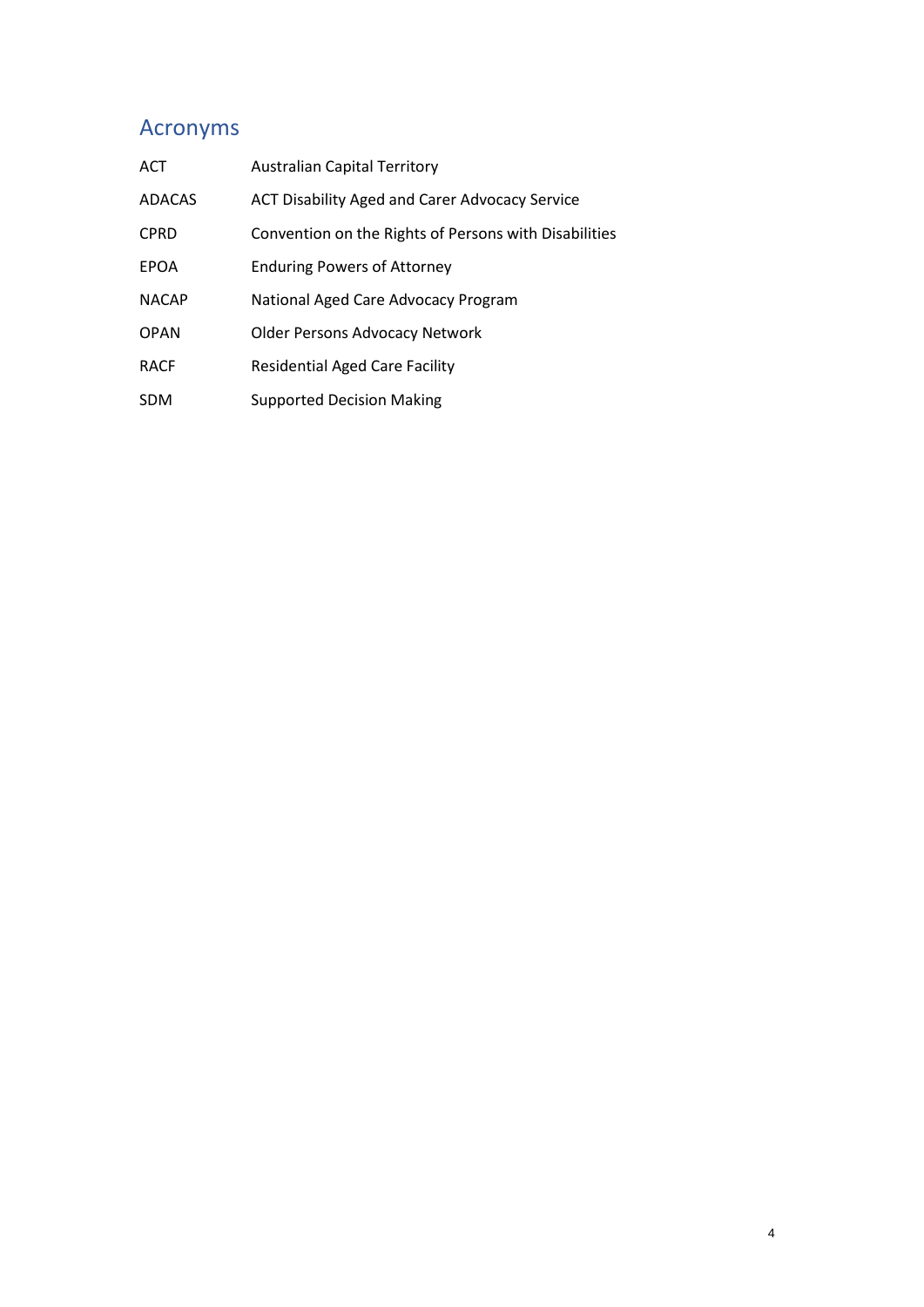# <span id="page-4-0"></span>1. About OPAN

Forming in March 2017, the Older Persons Advocacy Network (OPAN) is a national network comprised of nine state and territory organisations that have been successfully delivering advocacy, information and education services to older people across Australia for over 25 years. Our members are also known as State Delivery Organisations (SDOs). The OPAN SDOs are:

| <b>ACT</b>     | ACT Disability, Aged and Carer Advocacy<br><b>Services</b> | SA         | Aged Rights Advocacy Service (ARAS) |
|----------------|------------------------------------------------------------|------------|-------------------------------------|
| <b>NS</b><br>W | Seniors Rights Service (SRS)                               | <b>TAS</b> | Advocacy Tasmania                   |
| ΝT             | Darwin Community Legal Service                             | VIC.       | Elder Rights Advocacy (ERA)         |
| <b>NT</b>      | CatholicCareNT (Central Australia)                         | <b>WA</b>  | Advocare                            |
| QLD            | Aged and Disability Advocacy Australia<br>(ADA Australia)  |            |                                     |

OPAN's free services support older people and their representatives to address issues related to Commonwealth funded aged care services. OPAN is funded by the Australian Government to deliver the National Aged Care Advocacy Program (NACAP). OPAN aims to provide a national voice for aged care advocacy and promote excellence and national consistency in the delivery of advocacy services under the NACAP.

OPAN is always on the side of the older person we are supporting. It is an independent body with no membership beyond the nine SDOs. This independence is a key strength both for individual advocacy and for our systemic advocacy.

# <span id="page-4-1"></span>2. About ACT Disability and Carer Advocacy Service

The ACT Disability Aged and Carer Advocacy Service (ADACAS) is funded by the Australian and ACT Governments and has been providing advocacy for and with people with disability, older people, people with mental health issues and carers for 28 years. ADACAS is based in Canberra, and works with consumers in the ACT and set zones in the Shoalhaven and Eurobodalla areas of NSW. In addition, we offer Support Coordination to a number of NDIS participants within the ACT, primarily people who have complex disability and/or health needs and whose life circumstances require specialised and expert management and linkage with customised services.

ADACAS has a respected research and projects capability. Over the past decade we have specialised in Supported Decision Making (SDM) and have received funding though ACT and Commonwealth grants. This work is recognised nationally and internationally. As an advocacy service, ADACAS is frequently working with people who are "falling through the cracks" in current service systems.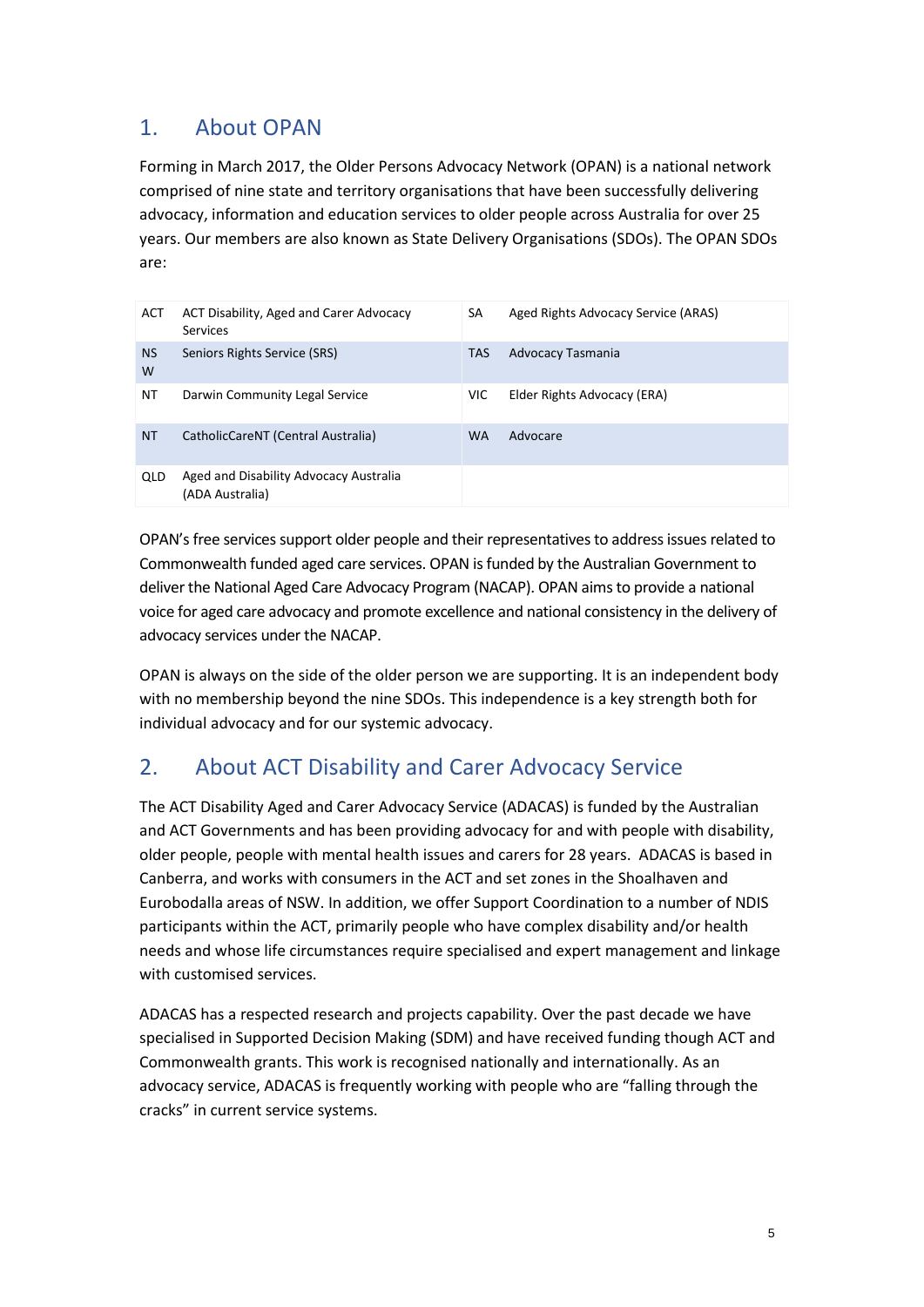ADACAS undertakes its advocacy work to older people in the ACT as one of the nine subcontracted service delivery organisations (SDOs) that make up the Older Persons Advocacy Network (OPAN).

# <span id="page-5-0"></span>3. Introduction and Scope of Submission

This brief submission looks at issues of capacity as they relate to older people who, as they age, are frequently subjected to questions about their ongoing ability to make decisions and exercise choice over their own affairs. The submission will limit itself to the:

- concerns of older people about how their choices are denied, in many cases by family, and often in an aged care or community setting,
- formal mechanisms that are in place to make substitute decisions for older people and how these can be abused, and
- increased focus upon supported decision making, as a viable alternative to assist older people to continue making decisions as they age.

The submission is informed in equal part by the advocacy that ADACAS delivers to older people in the ACT, and by the research and project work we have conducted and directed to the issue of capacity, substitute decision making (guardianship) and supported decision making over the past decade. Wherever possible the submission aims to point out issues and solutions that have been identified through investigation and research, and which are illustrated by the instances of advocacy provided in our daily work.2. Issues of concern

# <span id="page-5-1"></span>4. Summary of Key Issues

## <span id="page-5-2"></span>4.1 Capacity

ADACAS and our partners at OPAN start from the assumption that all people have capacity to make decisions.<sup>1</sup> However, we contend, that the opposite assumption about older people holds for many people in the community and generally in the delivery of aged care. This negative assumption is the result of the stereotyping and discrimination that is associated with the phenomenon known as "ageism"<sup>2</sup>, whose constituent parts, prejudicial beliefs, discriminatory practices and institutional practices and policies<sup>3</sup> serve to perpetuate denial of choice and opportunity to older people. This can lead directly and indirectly to exclusion, negative experiences and/or various forms of abuse against older people.<sup>4</sup> The impact of

<sup>1</sup> Gear, Craig 2019, Transcript of Proceedings, In the Matter of the Royal Commission into Aged Care Quality and Safety, 12 February 2019, Auscript Australasia Pty Ltd, available [online[\] www.auscript.com.au](http://www.auscript.com.au/) <sup>2</sup> The Benevolent Society 2017, *The Drivers of Ageism: Foundational research to inform a national advocacy* 

*campaign tackling ageism and its impacts in Australia*, available [online], [https://d3n8a8pro7vhmx.cloudfront.net/benevolent/pages/393/attachments/original/1538977350/Ageism\\_Full\\_Report](https://d3n8a8pro7vhmx.cloudfront.net/benevolent/pages/393/attachments/original/1538977350/Ageism_Full_Report_Final.pdf?1538977350) [\\_Final.pdf?1538977350](https://d3n8a8pro7vhmx.cloudfront.net/benevolent/pages/393/attachments/original/1538977350/Ageism_Full_Report_Final.pdf?1538977350)

 $^3$  Ibid, p.15

<sup>4</sup> Australian Human Rights Commission (2013), *Fact or fiction? Stereotypes of older Australians Research Report, available [online] at* [https://www.humanrights.gov.au/our-work/age-discrimination/publications/fact-or-fiction](https://www.humanrights.gov.au/our-work/age-discrimination/publications/fact-or-fiction-stereotypes-older-australians-research)[stereotypes-older-australians-research,](https://www.humanrights.gov.au/our-work/age-discrimination/publications/fact-or-fiction-stereotypes-older-australians-research) accessed August 2019, page 13.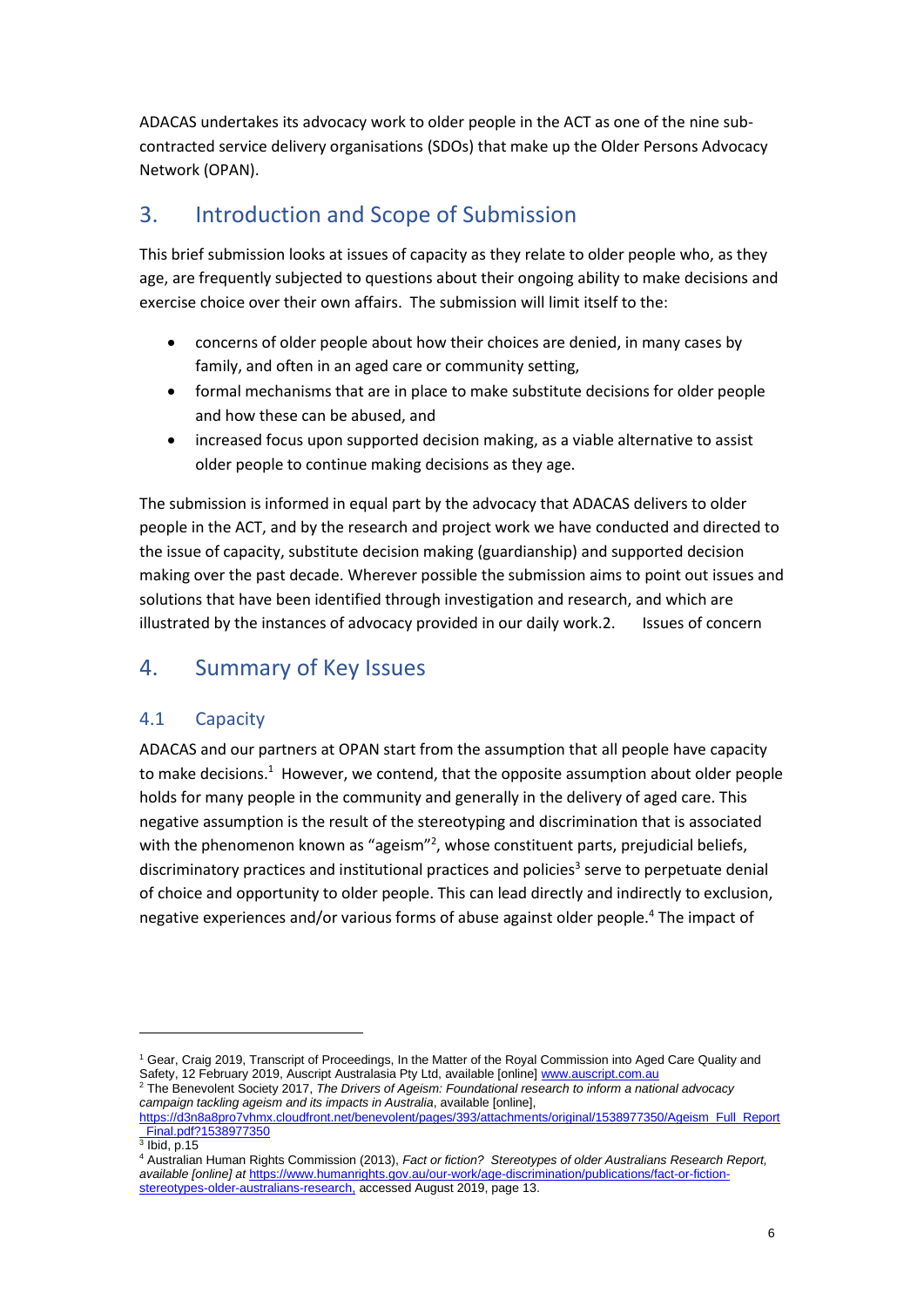ageism is an internalisation by the older person of individual lack of self-worth, less involvement and engagement in society, and an increased risk of abuse.<sup>5</sup>

Questions about agency and an individual's capacity to make decisions and the concomitant requirement to appoint appropriate people within the community to take decisions on their behalf, have been central to the provision of service responses to vulnerable people for centuries, leading directly to the development of guardianship legislation in Australia and around the world. <sup>6</sup> Older people are often assumed to be vulnerable solely due to age, even before there is consideration of individual circumstances and whether there are factors which might contribute to increased vulnerability.

People with disability achieved a major landmark in 2006 with the acknowledgement and protection of their human rights in the United Nations Convention on the Rights of Persons with Disabilities (CRPD)<sup>7</sup> in which Article 12 "*Equal recognition before the law"*, includes the clause that *States Parties shall recognize that persons with disabilities enjoy legal capacity on an equal basis with others in all aspects of life.<sup>8</sup>* The CRPD does not afford additional rights to people with disability, but rather affirms existing human rights to which everyone is entitled (regardless of age or disability). The CRPD informs the direction of Australia's policies regarding people with disability, including the development of the National Disability Strategy.<sup>9</sup> Whilst an equivalent convention affirming the rights of older people continues to be in development, the rights enshrined within the CRPD must be respected and applied to older people and indeed across the population as a whole. In Australia, as much as the focus on people with disability is now upon the primacy of their agency in determining positive outcomes, the same cannot be said about our approach to our older population and those in aged care.

## <span id="page-6-0"></span>4.2 Prejudicial Attitudes

Assumptions about the capacity of people who are identified as having disability have, due to the focus of the CRPD, been challenged from that of an inability and thus a denial of right to make decisions, to one of a requirement by society to address the function of making decisions and supporting that function for these individuals. This same focus has not been applied to older people in general, and not just specifically to people with dementia. It is widely assumed that the decline in functions that can attend ageing, particularly at the latter stages of life, will necessarily lead to a decline in the ability to make or participate in decisions. This assumption fails to acknowledge the process by which individuals, including

<sup>5</sup> Council of Attorneys-General 2019, *National Plan to Respond to the Abuse of Older Australians [Elder Abuse] 2019- 2023*, available [online][: www.ag.gov.au/ElderAbuseNationalPlan](http://www.ag.gov.au/ElderAbuseNationalPlan)

<sup>6</sup> Australian Law Reform Commission (2014), 'Equality, Capacity and Disability in Commonwealth Laws (DP 81), 2. Conceptual Landscape—the Context for Reform Supported and substituted decision-making accessed from [https://www.alrc.gov.au/publications/2-conceptual-landscape—-context-reform/supported-and-substituted-decision](https://www.alrc.gov.au/publications/2-conceptual-landscape—-context-reform/supported-and-substituted-decision-making)[making](https://www.alrc.gov.au/publications/2-conceptual-landscape—-context-reform/supported-and-substituted-decision-making) on 26/8/19.

<sup>7</sup> United Nations 2016, *Convention on the Rights of Persons with Disabilities (CRPD)*, available [online] <https://www.un.org/development/desa/disabilities/convention-on-the-rights-of-persons-with-disabilities.html> 8 Ibid[, https://www.un.org/development/desa/disabilities/convention-on-the-rights-of-persons-with-disabilities/article-](https://www.un.org/development/desa/disabilities/convention-on-the-rights-of-persons-with-disabilities/article-12-equal-recognition-before-the-law.html)[12-equal-recognition-before-the-law.html](https://www.un.org/development/desa/disabilities/convention-on-the-rights-of-persons-with-disabilities/article-12-equal-recognition-before-the-law.html)

<sup>9</sup> Department of Social Services (DSS) 2010, *National Disability Strategy 2010-2020*, available [online]: [https://www.dss.gov.au/our-responsibilities/disability-and-carers/publications-articles/policy-research/national](https://www.dss.gov.au/our-responsibilities/disability-and-carers/publications-articles/policy-research/national-disability-strategy-2010-2020)[disability-strategy-2010-2020](https://www.dss.gov.au/our-responsibilities/disability-and-carers/publications-articles/policy-research/national-disability-strategy-2010-2020)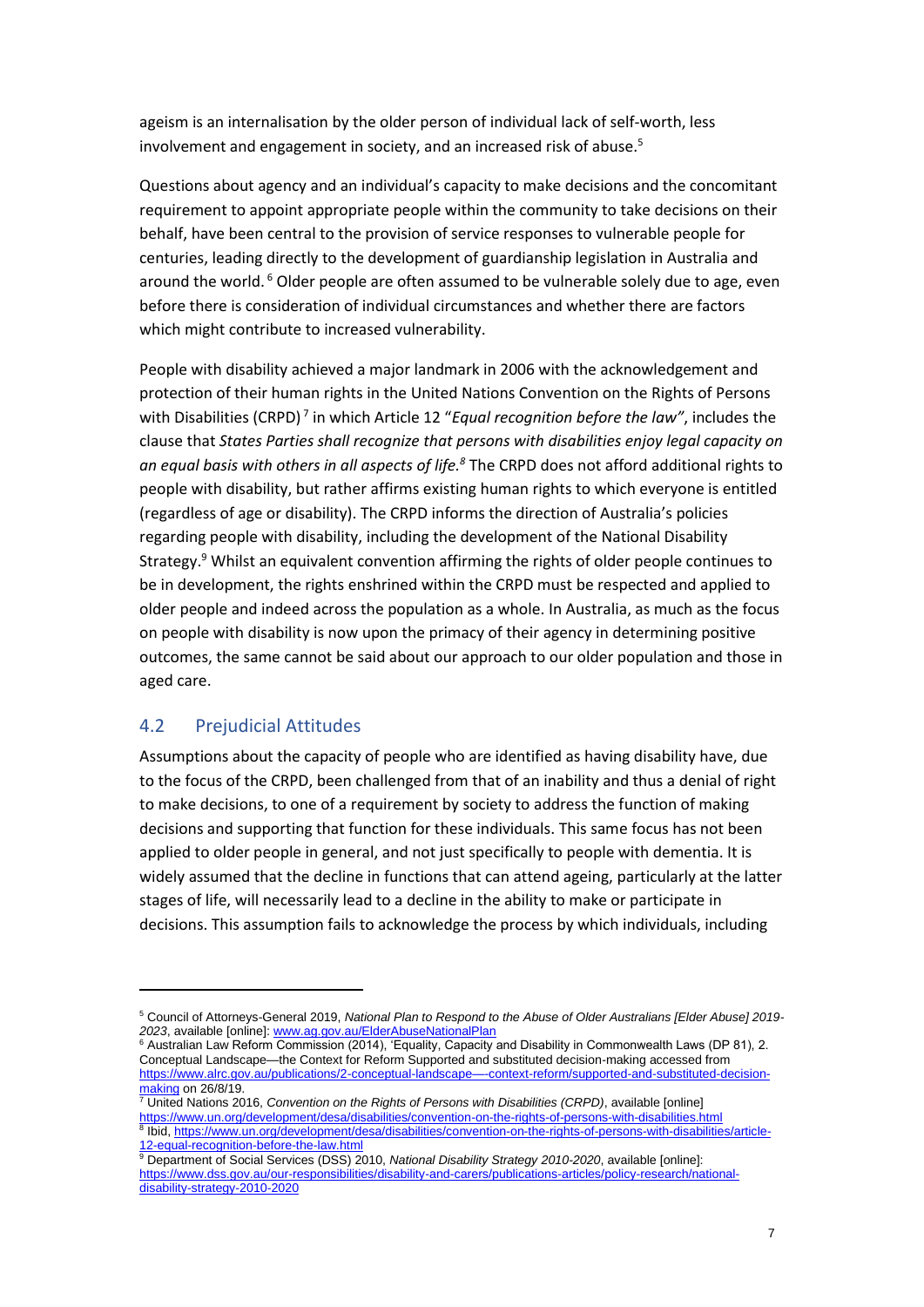older people, will involve trusted others to assist and support them in reaching decisions that affect their lives, as well as the lifelong experience they have had in making decisions.

Research has been focused in recent years upon the growing prevalence of dementia amongst our ageing population. It concludes that attitudes toward this condition need to change, both in the community and in aged care, in order for us to sustain and maintain wellness, in people with dementia in a range of accommodation settings. The work of the Cognitive Decline Partnership Centre<sup>10</sup> considered the issues of rights and principles particularly in relation to persons with dementia. Challenges to the prevalence of substitute decision-making for people with dementia, and to the absence of choice-making options, are based not only on the affirmation of the right to self-determination but on the importance that retaining this function has to a person's sense of self, which is integral to their overall wellbeing.<sup>11</sup>

## <span id="page-7-0"></span>4.3 Financial Abuse

Financial abuse of older people by their family members is a significant number of the matters that ADACAS deals with in its advocacy. This often involves some form of control or coercion of finances and/or assets by the younger family member over the older person. In some cases, this can be a prelude to, or in parallel with, physical and other forms of abuse. It is not currently controversial that so many older people confer Enduring Power of Attorney (EPOA) to their adult children, in the event that they become unable to make important financial decisions (such as realising the value on their homes to afford the fee to enter a residential aged care facility [RACF]). The Law Society of ACT strongly recommends that "everyone should have an Enduring Power of Attorney"  $12$ , but if this is to act as a genuine safeguard, additional controls need to be in place to guide and monitor the behaviour of those who operate EPOAs. One of the short to medium term strategies of the *National Plan to respond to the Abuse of Older Australians [Elder Abuse]* is to "*investigate the feasibility of developing a national online register of enduring powers of attorney*".<sup>13</sup> Our advocacy to older people who report abuse is significantly related to financial abuse, which is often perpetrated by the family member(s) who has the EPOA.

Whilst the appointment of an Enduring Power of Attorney (EPOA) can be a safeguard if the appointed person fulfils their duties in upholding the rights of the older person, it can also, if misused, have the effect of denying the right to make decisions and choices by older people, and at other times be used as an instrument to facilitate financial abuse.

<sup>10</sup> Sinclair, C**.,** Field, **S.,** Blake, M. (2018). Supported decision-making in aged care: A policy development guideline for aged care providers in Australia. Sydney: HammondCare

<sup>11</sup> Cognitive Decline Partnership Centre 2018, *Supported Decision-Making in Aged Care: A Policy Development Guidelines for Aged Care Providers in Australia*, [https://cdpc.sydney.edu.au/wp-content/uploads/2019/06/SDM-](https://cdpc.sydney.edu.au/wp-content/uploads/2019/06/SDM-Policy-Guidelines.pdf)[Policy-Guidelines.pdf](https://cdpc.sydney.edu.au/wp-content/uploads/2019/06/SDM-Policy-Guidelines.pdf)

<sup>&</sup>lt;sup>12</sup> Law Society of ACT[: https://www.actlawsociety.asn.au/public-information/making-an-enduring-power-of-attorney](https://www.actlawsociety.asn.au/public-information/making-an-enduring-power-of-attorney) <sup>13</sup> Council of Attorneys-General 2019, *National Plan to Respond to the Abuse of Older Australians [Elder Abuse] 2019-2023*, available [online][: www.ag.gov.au/ElderAbuseNationalPlan](http://www.ag.gov.au/ElderAbuseNationalPlan)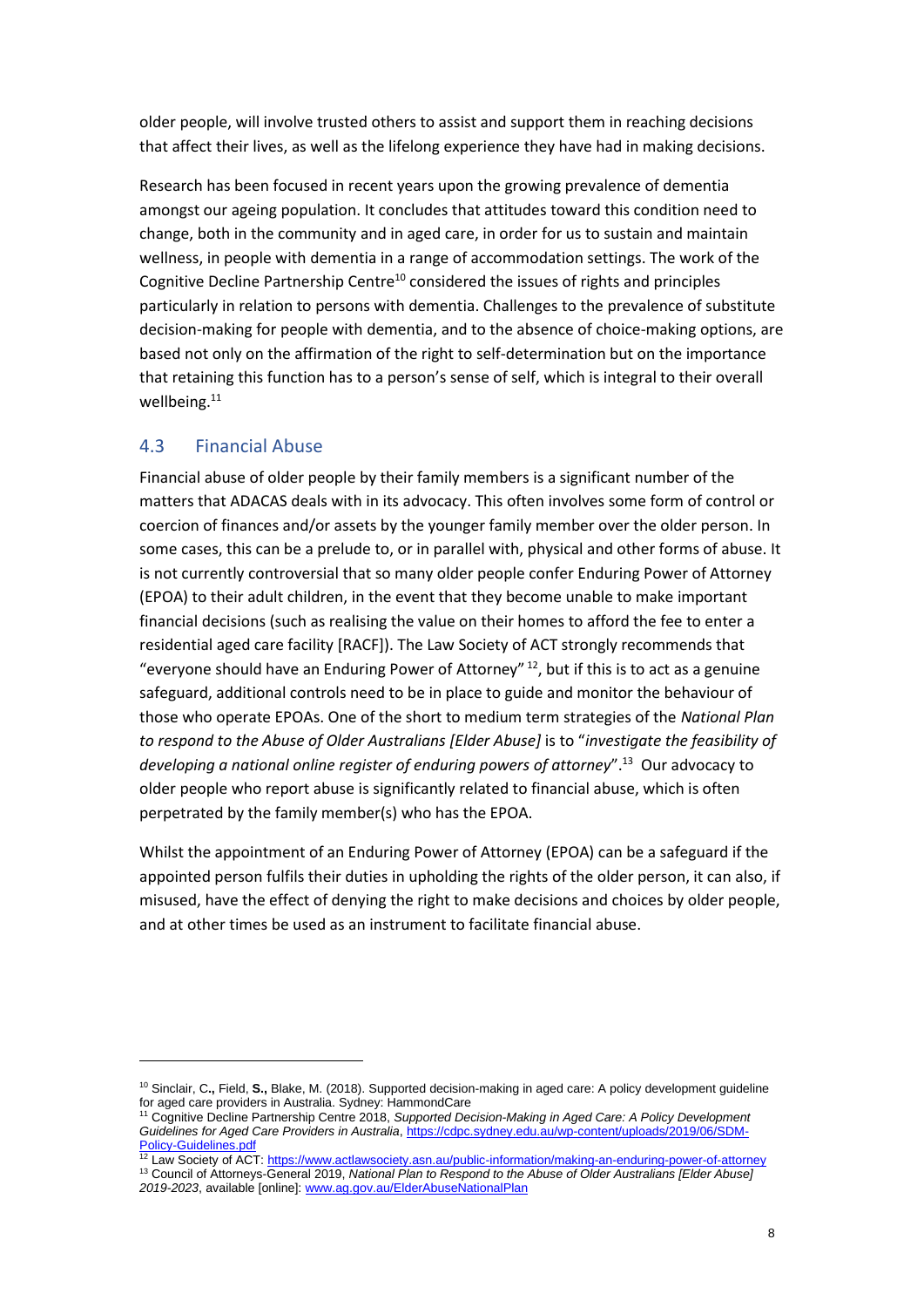Advocacy is often provided to assist an older person who has been admitted to aged care against their will, and in many cases, this also requires work to stall the sale of property so that they have a home to return to.

#### *Tom's Story*

*Tom has been living alone in his own home for many years since he was widowed. He manages personal care tasks and receives assistance from neighbours, friends and some paid supports to complete domestic and some community access tasks. He appointed his daughter EPOA some time ago and she is now living interstate with her partner. They visit after Tom has a fall and is admitted to hospital. They describe Tom's declining memory and suggest he no longer has capacity to make decisions that keep him safe including where he lives. The hospital recognises the concerns and arranges a respite stay in a residential aged care facility for Tom to allow time for improvement in his mobility. During this stay his daughter and son-in-law leave but change the locks on the property to deny access to friends and neighbours who have had keys to offer support to Tom. They commence proceedings for sale of the house using their EPOA.*

#### <span id="page-8-0"></span>4.4 Discriminatory Practices

Age related discrimination (when someone is treated less favourably due to their age<sup>14</sup>), can be a common experience of older people, in workplace settings (both at recruitment and in the workplace), in retail settings and also in healthcare.<sup>15</sup> Whilst such discrimination is illegal, it can be challenging for individuals to prove that discrimination has occurred, and to counter it.<sup>16</sup> Older people report that workplace discrimination is a significant barrier to employment.<sup>17</sup> It is incumbent on government and the community to partner and provide leadership around challenging ageism, such that discrimination is being identified, challenged and changed at all levels: systemic, organisational and individual.<sup>18</sup>

Ageism and discriminatory attitudes can also be found in patronising and/or offensive and/or infantilising language: "the oldies", "honey", "pet", "old dear", "grumpy old man" etc or through language choices in policy/political concepts which characterise the level of funding needed by older Australians as creating a "burden".<sup>19</sup> Whilst such language is sometimes discounted as trivial, or dismissed as having been said as part of a joke, the attitudes highlighted in such statements expose underlying beliefs which are having a

<sup>16</sup> Australian Human Rights Commission (2016) *Willing to Work: National Inquiry into Employment Discrimination Against Older Australians and Australians with a Disability*, accessed online via[: https://www.humanrights.gov.au/our](https://www.humanrights.gov.au/our-work/disability-rights/publications/willing-work-national-inquiry-employment-discrimination)[work/disability-rights/publications/willing-work-national-inquiry-employment-discrimination](https://www.humanrights.gov.au/our-work/disability-rights/publications/willing-work-national-inquiry-employment-discrimination) in August 2019, page 35.

<sup>14</sup> Australian Human Rights Commission website (2019) *Age Discrimination* accessed online via: <https://www.humanrights.gov.au/our-work/employers/age-discrimination> in August 2019

<sup>15</sup> Australian Human Rights Commission, *Australian Human Rights Commission 2017-2018 Complaint Statistics*, accessed online via: [https://www.humanrights.gov.au/sites/default/files/AHRC\\_Complaints\\_AR\\_Stats\\_Tables\\_2017-](https://www.humanrights.gov.au/sites/default/files/AHRC_Complaints_AR_Stats_Tables_2017-18.pdf) [18.pdf](https://www.humanrights.gov.au/sites/default/files/AHRC_Complaints_AR_Stats_Tables_2017-18.pdf) in August 2019.

<sup>17</sup> Australian Human Rights Commission (2016) *Willing to Work: National Inquiry into Employment Discrimination Against Older Australians and Australians with a Disability*, accessed online via[: https://www.humanrights.gov.au/our](https://www.humanrights.gov.au/our-work/disability-rights/publications/willing-work-national-inquiry-employment-discrimination)[work/disability-rights/publications/willing-work-national-inquiry-employment-discrimination](https://www.humanrights.gov.au/our-work/disability-rights/publications/willing-work-national-inquiry-employment-discrimination) in August 2019.

<sup>&</sup>lt;sup>18</sup> Australian Human Rights Commission (2012): *Working past our 60s: Reforming Laws and Policies for the Older Worker*, accessed online via:

[https://www.humanrights.gov.au/sites/default/files/content/age/publications/Working\\_past\\_our\\_60s\\_2012.pdf](https://www.humanrights.gov.au/sites/default/files/content/age/publications/Working_past_our_60s_2012.pdf) in August 2019.

<sup>19</sup> The Benevolent Society (2017), *The drivers of ageism report*, accessed online via:

[https://d3n8a8pro7vhmx.cloudfront.net/benevolent/pages/393/attachments/original/1538977350/Ageism\\_Full\\_Report](https://d3n8a8pro7vhmx.cloudfront.net/benevolent/pages/393/attachments/original/1538977350/Ageism_Full_Report_Final.pdf?1538977350) Final.pdf?1538977350 in August 2019, page 43.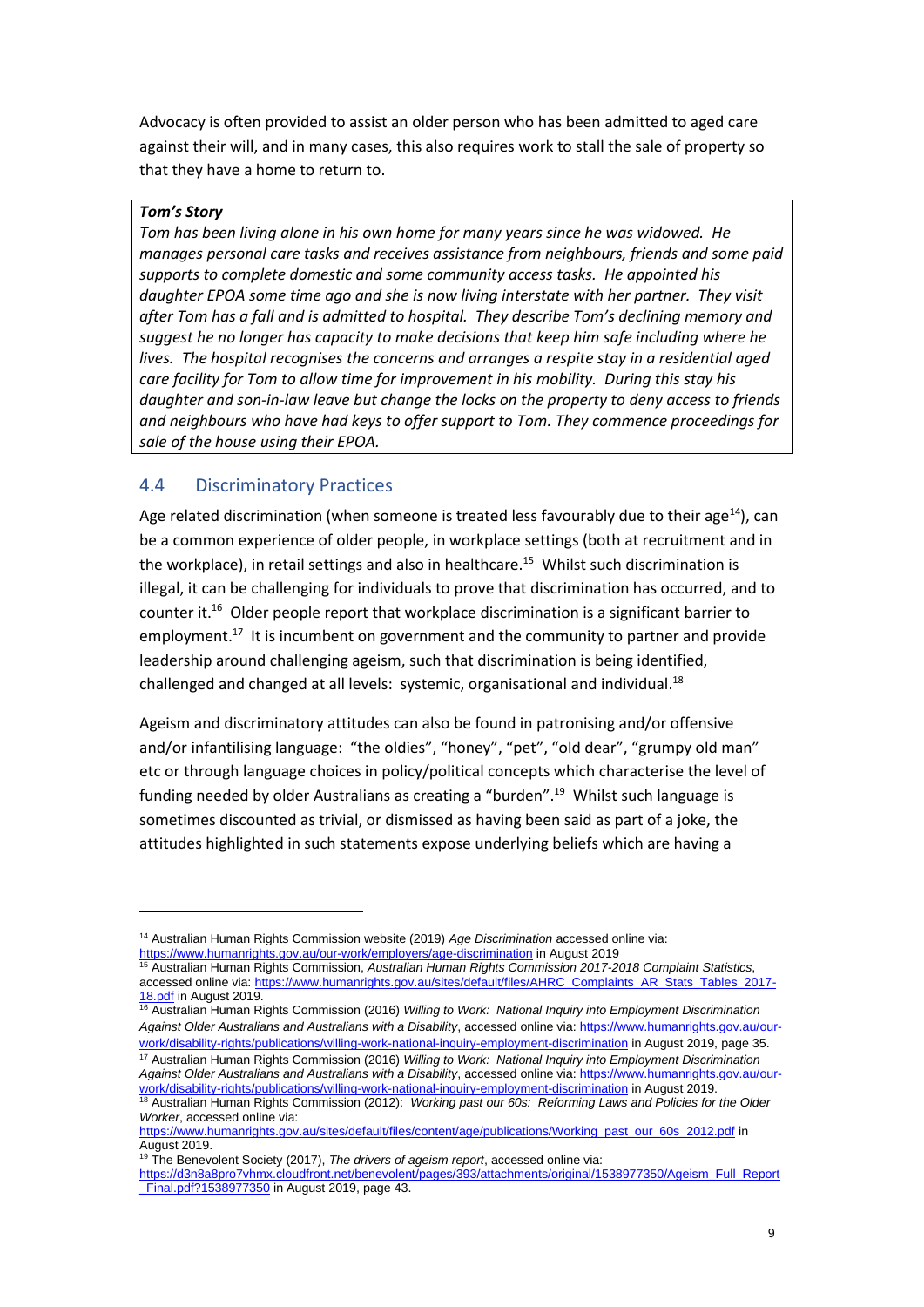pervasive impact in other settings.<sup>20</sup> Capacity, or its diminution, is present in all of the stereotypes which result in discrimination against older people.

Discriminatory practices, based on assumptions of (in)capacity, are prevalent in many community institutions, including financial institutions where there is increasing pressure to safeguard the funds of vulnerable clients, which at times results in judgements being made about the capacity of these clients to make decisions about their finances. This is beginning to be addressed by some through training and the design of facilities which actively encourage older people to transact at local branches. $^{21}$ 

## <span id="page-9-0"></span>4.5 Institutional Practices and Policies

The institutionalisation of discriminatory practices in relation to capacity is evident in the practices of assessment of capacity, which occur to some extent within financial institutions but is very common in the healthcare system. Capacity assessments are routinely performed when assessing people for eligibility for a range of government-funded programs, and in healthcare settings, when determining what medical and/or rehabilitation procedures may be required. A person's capacity to make decisions is commonly questioned when there are treatment options to be made and the person is acutely unwell. In addition to treatment, the issue of capacity comes up when considering discharge from hospital and can lead to premature placement in RACFs without adequately exploring other alternatives to assist people to remain at home.

The denial of choice and agency to residents within RACFs, which occurs frequently and is most often attributed to lack of staff, poor staff attitude and a lack of training, is a systemic expression of direct and indirect discrimination of older people. Aged care providers and staff representative bodies blame inadequate funding and/or management decisions for the abuse and neglect reported in RACFs such as the use of illegal restraints, both chemical and physical.<sup>22</sup> The law demands that a client consent to restraint and this is most often given by a substitute decision-maker. This situation provides little incentive for questioning the current practice of assessing people as lacking capacity and seeking instead to facilitate supported decision-making. If illegal restraints are being deployed to cope with the lack of staffing, then there appears little scope for introducing more robust processes of seeking decisions that genuinely assert the will and preference of the resident. This points to a need to focus on this as a requirement within the application of new Aged Care Standards.

The Royal Commission should consider how facilities could facilitate best practice in SDM before finalising any recommendations on staffing and funding levels. These considerations must include the need for staff to have adequate time to support decisions when this

<sup>20</sup> The Benevolent Society (2017), *The drivers of ageism report*, accessed online via:

[https://d3n8a8pro7vhmx.cloudfront.net/benevolent/pages/393/attachments/original/1538977350/Ageism\\_Full\\_Report](https://d3n8a8pro7vhmx.cloudfront.net/benevolent/pages/393/attachments/original/1538977350/Ageism_Full_Report_Final.pdf?1538977350) [\\_Final.pdf?1538977350](https://d3n8a8pro7vhmx.cloudfront.net/benevolent/pages/393/attachments/original/1538977350/Ageism_Full_Report_Final.pdf?1538977350) in August 2019, page 42.

<sup>21</sup> See for example Beyond Bank [https://www.beyondbank.com.au/your-community/support/aged-care/dementia-](https://www.beyondbank.com.au/your-community/support/aged-care/dementia-australia.html) $\frac{2.25}{22.7}$  ior exa

<sup>22</sup> The Canberra Times, 21 August 2019, New rules on physical restraint in aged care could backfire, inquiry told, [https://www.canberratimes.com.au/story/6337551/new-rules-on-physical-restraint-in-aged-care-could-backfire](https://www.canberratimes.com.au/story/6337551/new-rules-on-physical-restraint-in-aged-care-could-backfire-inquiry-told/)[inquiry-told/](https://www.canberratimes.com.au/story/6337551/new-rules-on-physical-restraint-in-aged-care-could-backfire-inquiry-told/)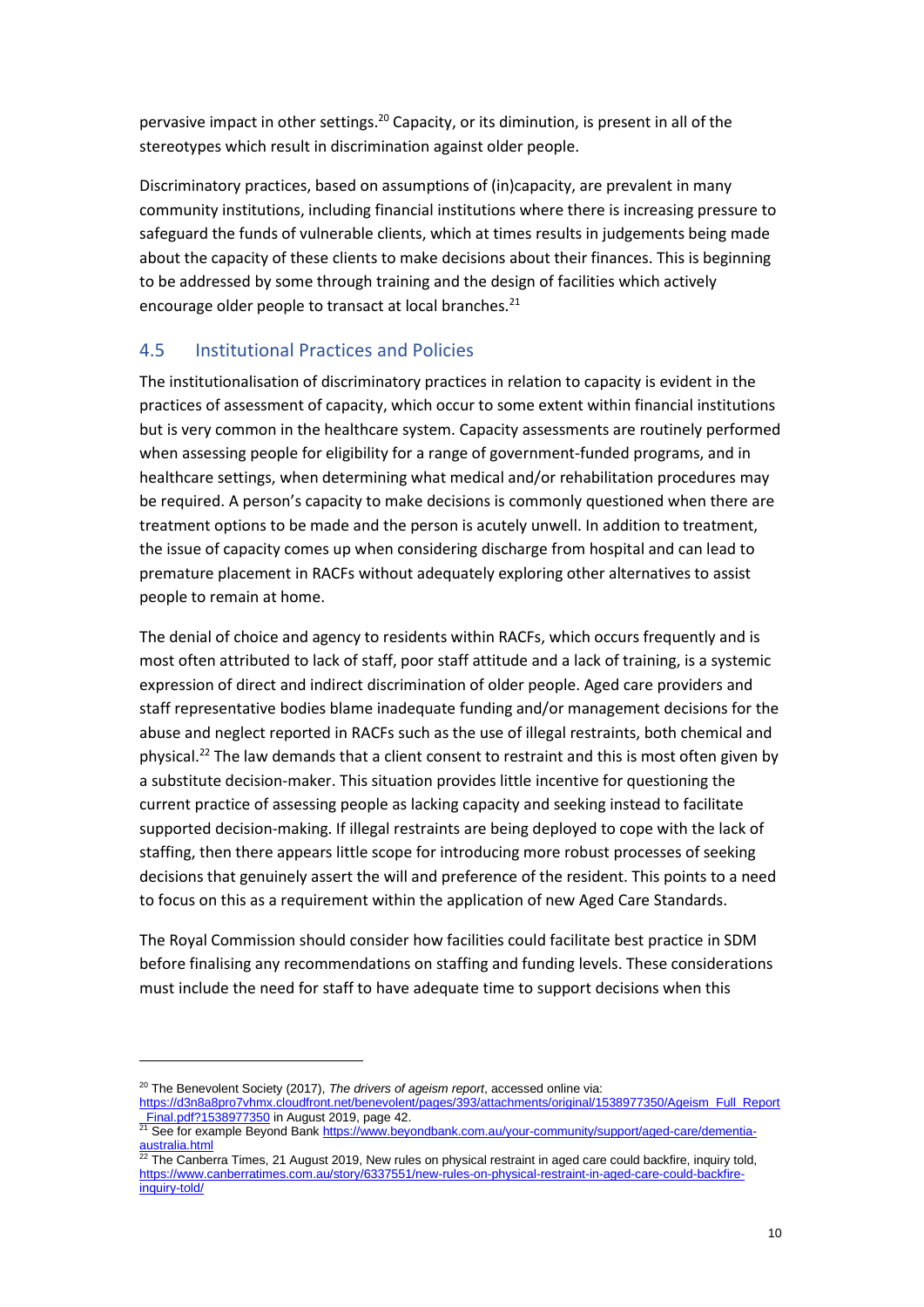assistance is wanted or needed (acknowledging that it is a right if people have a disability, for people to have access to this support).

The practice of most RACFs (in the ACT at least) to demand all residents have an Enduring Power of Attorney (EPOA) as a requirement of admission, whilst regarded as a sensible safeguard, can also be viewed as an expression of discrimination. It assumes that all will lack the capacity to determine their own wellbeing at some point in the future. The impact on some residents of having an EPOA is that family members, rather than residents themselves, are consulted on matters that are intensely personal, including placing restrictions on personal contact and relationships which are clearly in breach of individual human rights. And there is little incentive for RACFs to facilitate more involved supported decision-making processes.

## <span id="page-10-0"></span>4.6 Guardianship

The previous section introduced the practice of guardianship as a means to support people who have been deemed to lack capacity to make decisions that affect their lives. This section will briefly address where guardianship, applied as a formal, legal mechanism, can impact negatively upon older people.

Review of Guardianship legislation in Australia continues around the country but is different in each State and Territory, both in the way it can apply to individuals and in the state-run bodies which set and administer orders.<sup>23</sup> Of primary significance is the manner in which a guardian must act, determining that any decisions made on behalf of another, as far as possible, reflect the values, will and preference of the person, unless such wishes are likely to have significant adverse effect. It is the experience of ADACAS that this guidance is often neglected in favour of a "best interests" substitute decisions, where the guardian acts in a way aligned more closely with their own wishes.

It is important to state that ADACAS and OPAN accept that in some circumstances, guardianship does provide a real safeguard for people who are vulnerable and can be beneficial when applied properly. The advocacy we provide, however, has identified instances where it has been misapplied (often by private guardians, often family) resulting in a denial of an older person's human rights.

Overall, guardianship and financial management by a substitute decision-maker must now, since the application of the CRPD, been seen very much as a last resort, and alternatives to these arrangements must be sought to a greater degree than has been the practice in the past.

 $23$  Australian Law Reform Commission (2014), 'Equality, Capacity and Disability in Commonwealth Laws (DP 81), 10. Review of State and Territory Legislation Guardianship and administration accessed from

https://www.alrc.gov.au/publications/2-conceptual-landscape—-context-reform/supported-and-substituted-decisionmaking on 26/8/19.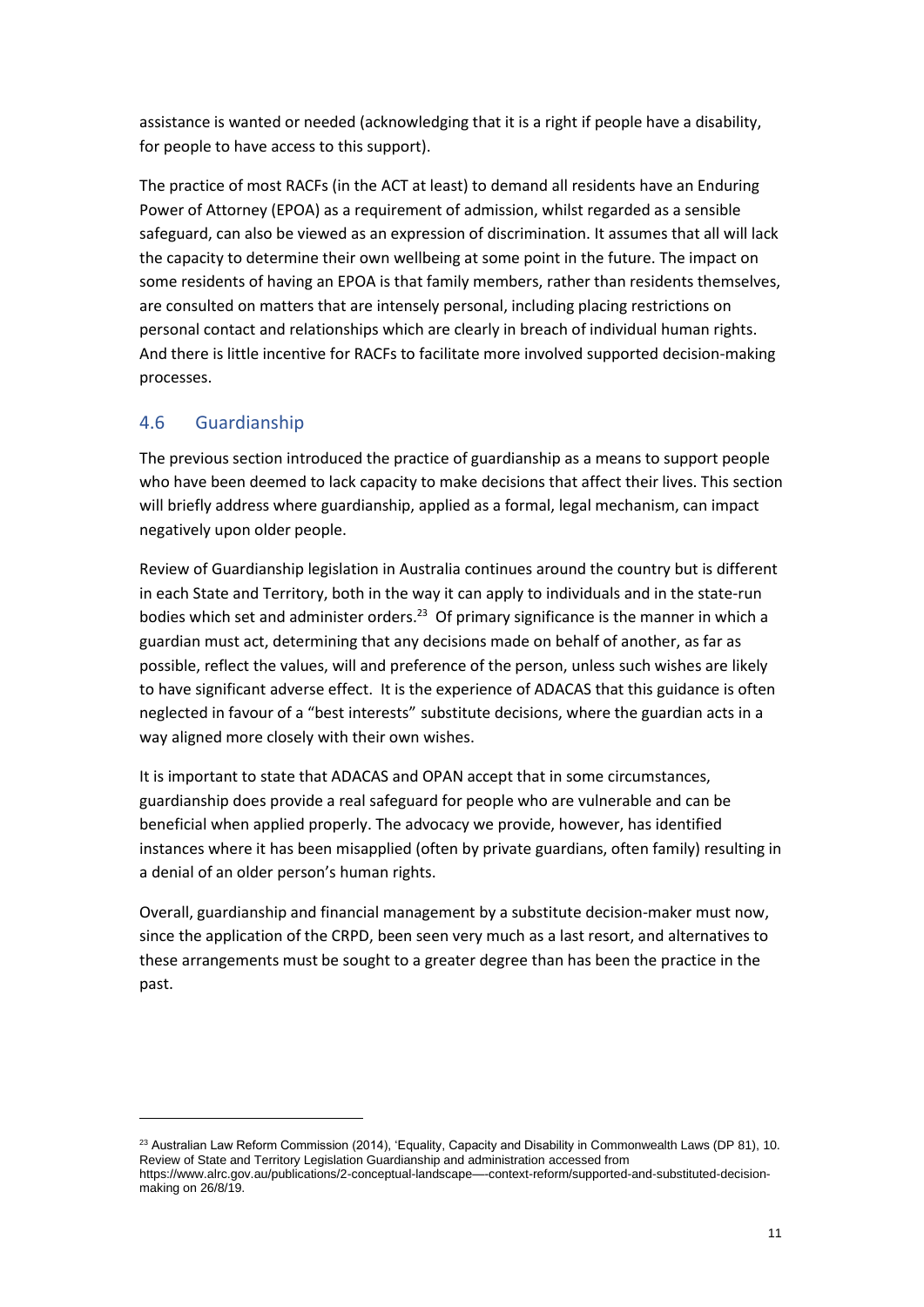#### *Sach's Story*

*Sach had a long-standing guardianship order under which a family member was responsible for decisions about health and accommodation.* 

*After an occasion where Sach became unwell, their guardian consented to a regimen of medication management instituted by the service provider. This regimen became increasingly intrusive for Sach including checking cupboards and refrigerator for food quality and limiting access to other activities in order to be available for scheduled medication visits. Sach became increasingly frustrated and attempted to communicate a wish for change to the service providers without success.* 

*Eventually, Sach sought advocacy support to alter the situation. She demonstrated increasing independence in administering her own medication, attended a course to gain a better understanding of her condition and its impact on her health and had no further episodes of serious ill health related to that condition. A proposal was made to gradually reduce the supervisory visits and a discussion facilitated by advocates with service providers and guardian to institute a change in line with Sach's preference.* 

*Concerns were expressed in response to risk, as demonstrated on the initiating occasion. The service providers maintained that the existing procedure was the only way to deliver support. The guardian consented and the process remained in place. Sach felt no consideration had been made of her preference, the value she placed on independently setting her daily timetable or the efforts she had made to demonstrate her willingness to maintain a regular and supervised procedure without the intrusive support she had been receiving. The guardian acted in what he believed was the best interests of Sach. Sach did not want to fracture the important and supportive relationship with family but remained very frustrated and distressed. The only recourse to change was to make an application for review of the order, a process which was daunting and anxiety provoking to Sach and, in her view, carried risk that other supports would thereby be removed by family or providers. The discriminatory assumptions exercised in an ongoing way and based on a single historical event would be seen as unacceptable if applied to anyone who had not had their capacity questioned.*

## <span id="page-11-0"></span>5. Supported Decision Making

This submission is critical of the lack of respect for choices of older people which is endemic across our community and its institutions. This section will identify some practices which are actively challenging current practices, in particular the application of Supported Decision Making (SDM). SDM is:

*"a central principle of the United Nations Convention on the Rights of Persons with Disabilities. People with disability should receive the support necessary to enable them to make and implement the decisions that affect them." <sup>24</sup>*

ADACAS has researched and applied SDM as a tool to not only provide a viable alternative to formal substitute decision-making, but to improve the quality and quantity of decisions

<sup>&</sup>lt;sup>24</sup> Victorian Office of the Public Advocate, available [online]: [https://www.publicadvocate.vic.gov.au/advocacy](https://www.publicadvocate.vic.gov.au/advocacy-research/supported-decision-making)[research/supported-decision-making](https://www.publicadvocate.vic.gov.au/advocacy-research/supported-decision-making)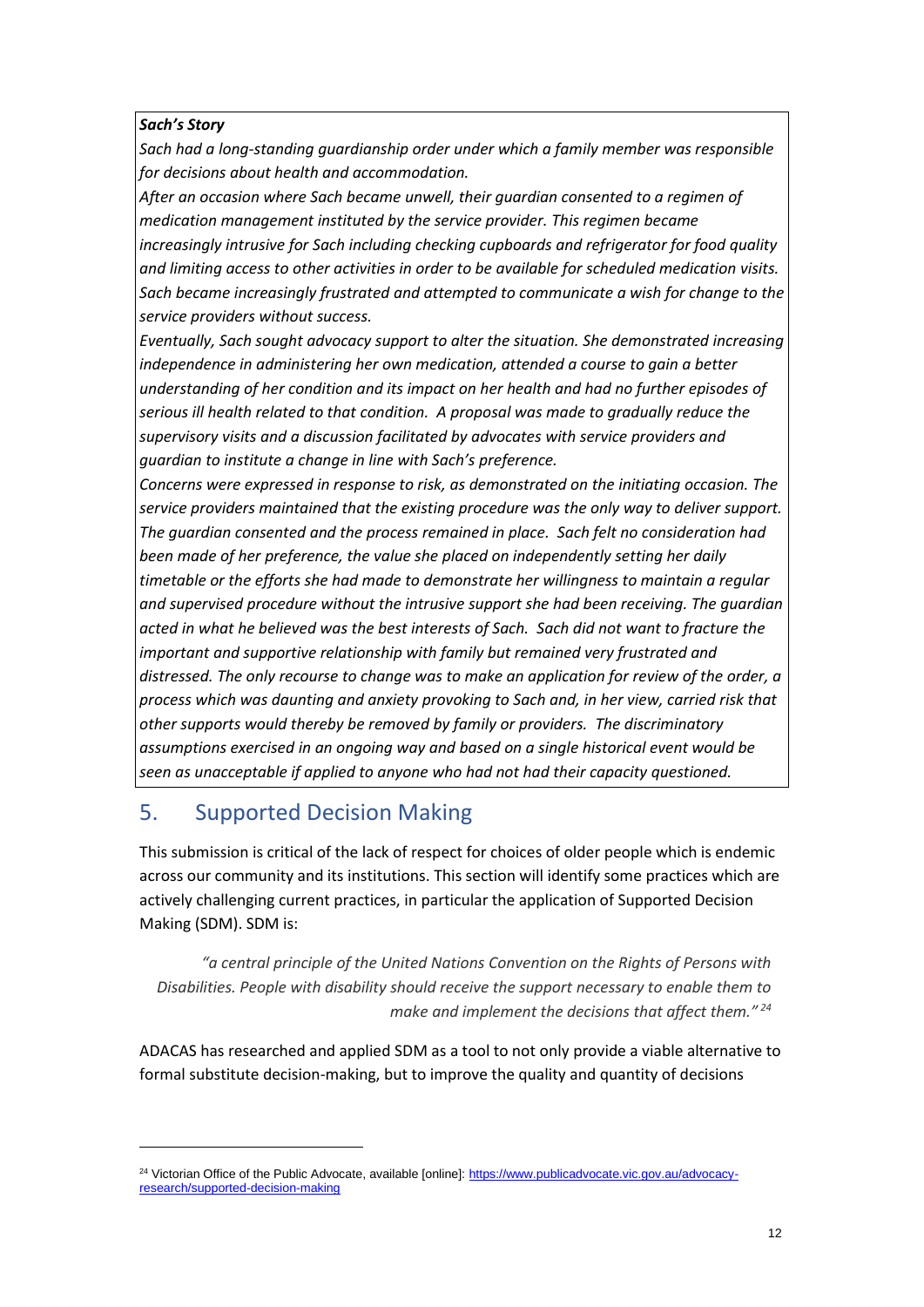made by people with disability and older people.<sup>25</sup> In 2019, a literature review on the application of SDM as an intervention to prevent abuse of older persons found that while there has been very little research conducted on SDM directly in this area, there are learnings from its application to other population groups that suggest it would be effective in all of the areas here identified as problematic for older people.<sup>26</sup> Of the relevant studies identified, half addressed the financial abuse of older people, with the most effective strategies found to be building the individuals' capacity for managing money, the provision of information, and the availability of trusted people to assist. There was also evidence that the banking industry is amenable to directly addressing the issue of assumptions about the capacity of people with dementia through the development of online education tools for staff.<sup>27</sup>

The benefits of supported decision making summarised by Piers Gooding in 2015 include: "*the promotion of personal autonomy, authority and control for people over their own lives; the use of a more realistic account of autonomy and decision making which take into account a person's social context and interdependence; providing a clear structure for addressing decision making by people who may require support to make decisions, or whose will and preference is unclear*." 28

All these have potential benefits for older persons and for our community in influencing the manner and process of delivering support to uphold equally the rights of all people. The distinction between legal capacity (the capacity to exercise autonomous decision making in the instruction of a legal representative or on a legal matter) and decision-making ability, can have especial impact on older persons. Supported decision-making can mean the difference between offering the older person the respect we would all seek (respect for a lifetime of decisions, one's values, will and preferences) and a substitute decision being imposed, which includes the risk of those rights being denied. It is a commonly reported event that, regardless of the parameters of an order or the powers offered to an attorney, systems and services will seek and consult the substitute decision maker as a convenience to avoid communication support needs, because it takes less time, or because interests are aligned with theirs rather than those of an individual.

There is increasing evidence that supported decision making confers benefits upon older people, including those living in RACFs and people with dementia. Whilst supported decision making in the community is best provided by trusted family members and friends, the closed setting of the RACF demands alternative strategies, and the Supported Decision-Making in Aged Care guidelines gives providers the tools to achieve this, in the context of meeting the Aged Care Standards.

<sup>&</sup>lt;sup>25</sup> See for exampl[e http://www.adacas.org.au/supported-decision-making/supported-decision-making-training/](http://www.adacas.org.au/supported-decision-making/supported-decision-making-training/)

<sup>26</sup> Strickland, K., Bail, K., Cope, S. and Turner, M. 2019 (forthcoming), *Final Report: Supported Decision-Making and Individual Advocacy as Tools to assist older persons experiencing elder abuse*, University of Canberra, conducted for ADACAS and OPAN.

<sup>27</sup> ibid

<sup>&</sup>lt;sup>28</sup> Gooding, P. 2015, Navigating the 'Flashing Amber Lights' of the Right to Legal Capacity in the United Nations Convention on the Rights of Persons with Disabilities: Responding to Major Concerns, *Human Rights Law Review*, Vol. 15, Issue 1, pp 45-71, pp 3-4.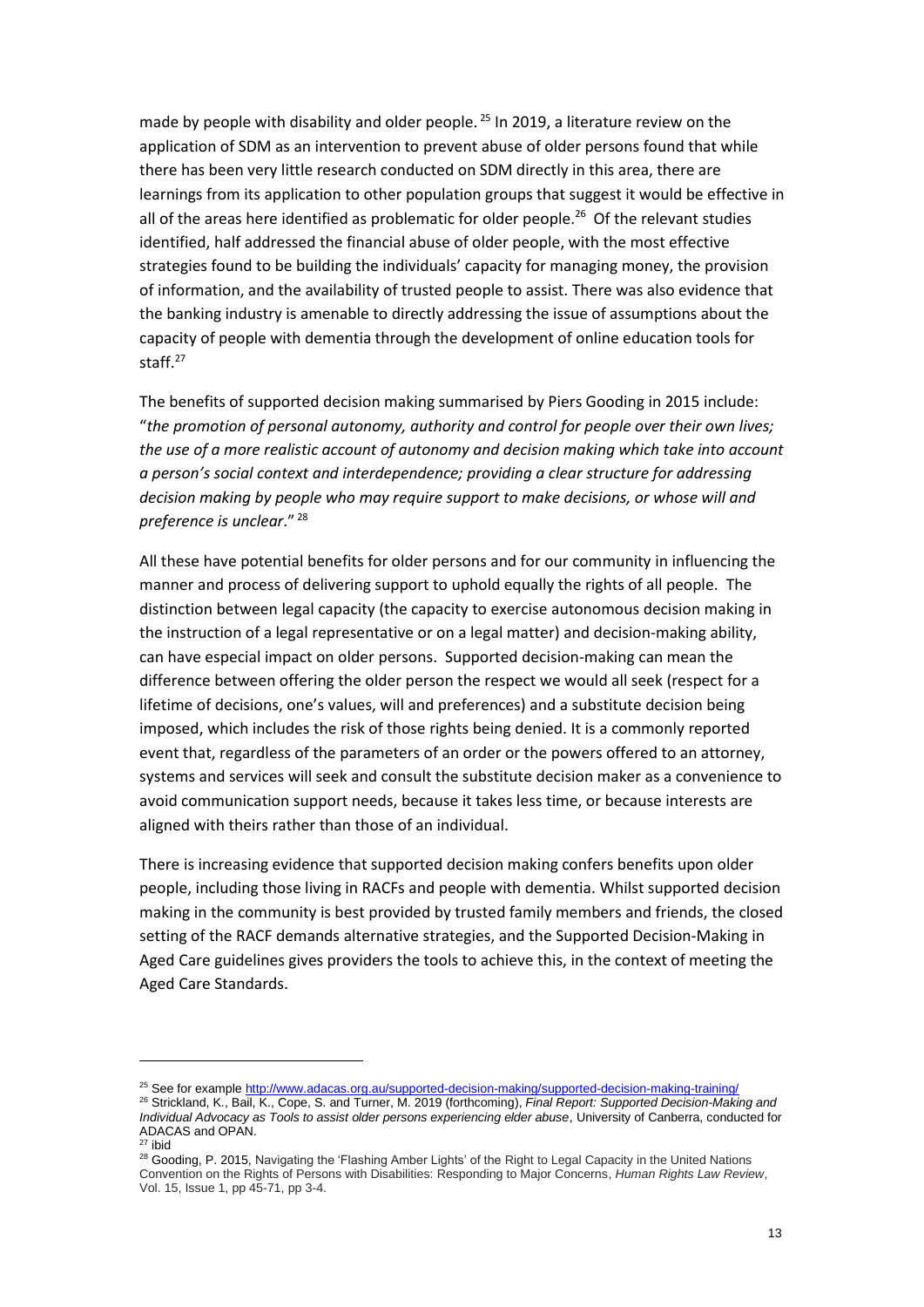#### *Kuna's Story*

*Kuna experienced a recent onset of memory impairment and sought support to attend an appointment with legal advisors to prepare a will. Using a supported decision-making model Kuna identified the decisions to be made and the supports needed to map, reflect and record the decisions required to prepare a will. He went through dispensations and details with the legal advisor in great detail referring to notes made and occasionally checking strategies for remembering with supports present. The legal advisor was confident all questions had been answered to enable preparation of the Will but finished with a need to seek a written medical opinion that Kuna had capacity with reference to his stated memory impairment. The support of advocacy allowed for clarification that memory impairment does not equate with decision making impairment and that the clear reasoning and declaration of decisions on this matter were made in line with the lived experience of Kuna's values, will and preferences and evidenced by past decisions. The alternative proposed was the appointment of a guardian, a source of great distress to Kuna who could not identify someone in his life to take this role and felt it was unacceptable that a stranger should make determinations he felt able to make himself.*

## <span id="page-13-0"></span>6. A Way Forward

The CRPD affirms the inalienable rights for persons with disability, a group that routinely have been denied those rights, some, for many centuries. This Convention underpinned legal and regulatory mechanisms in Australia and around the world that are positively addressing the denial of rights. A commitment to a similar convention for older people, based on the recognition that many older people are rendered vulnerable by less access to the rights expected by the rest of the community, will be a significant starting point for addressing the ageism that underpins the issues of capacity and denial of dignity of decision-making that this submission addresses. Such a convention would need to address the issue of equality before the law, and require its signatories to commit to policies, strategies and legal changes that addresses the endemic denial of rights to older people based on their capacity.

The need to monitor Enduring Powers of Attorney (EPOA) and to develop a consistent approach to this across Australia is already acknowledged.<sup>29</sup> This needs to be addressed urgently, together with a commitment to develop educative resources that can ensure all people who make substitute decisions on behalf of older persons do so in accordance with the principle of respecting the older person's will and preferences.

Wherever possible supported decision making (SDM) should be adopted to enable any older person, in any aged care setting, to access this support in order to actively make choices.

<sup>29</sup> Council of Attorneys-General 2019, *National Plan to Respond to the Abuse of Older Australians [Elder Abuse] 2019-2023*, available [online][: www.ag.gov.au/ElderAbuseNationalPlan,](http://www.ag.gov.au/ElderAbuseNationalPlan) p.10